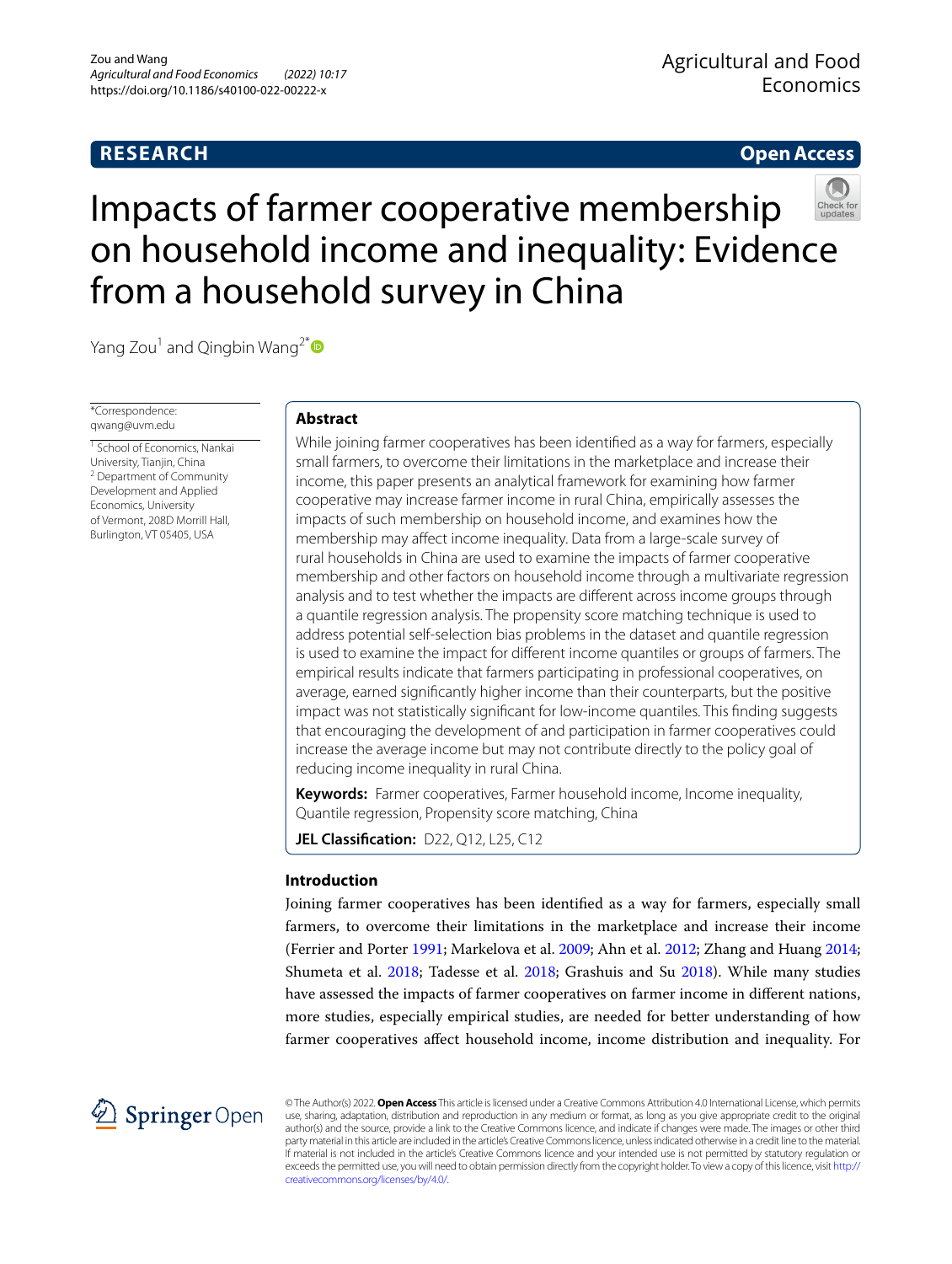example, while increasing farmer income and reducing income inequality and poverty have been the major policy goals of China's agricultural and rural development policies, it is interesting to examine how the rapid development of farmer cooperatives across China has contributed to the two policy goals. The major purpose of this paper is to examine the impacts of farmer cooperative membership on household income and the diferences of the impacts across income groups in rural China using data from a nationwide household survey.

Since China joined the World Trade Organization (WTO) in 2001, it has gradually emerged as a large importer of many agricultural products due to the lower prices in the international markets and China's signifcant reduction in tarifs and other import restrictions committed to under WTO agreements (Yuan [2013](#page-16-2); Li [2017\)](#page-15-5). For example, China's soybean imports increased steadily from 13.94 million metric tons (mmt) in 2001 to 100.33 mmt in 2020 (Li [2017](#page-15-5); United States Department of Agriculture [USDA] Foreign Agricultural Service [FAS] [2021](#page-16-3)). China has been the world's largest soybean importer and counted for more than 60% of the total world exports since 2010. In addition to soybeans, China has also become a large importer of many other agricultural products, including pork, powdered milk, vegetable oils, and alfalfa.

The remarkable increase in China's imports of those agricultural products has signifcantly reduced domestic market prices and proftability for many Chinese farmers. For example, China's national average proft has been negative for rapeseed production since 2012 and negative for soybean production since 2014 (USDA FAS [2018](#page-16-4)). Many Chinese farmers are struggling with low domestic prices, increasing costs for labor and other production inputs, and increasing government regulations on food safety.

While there is no simple solution to the above problems faced by farmers in China and similar problems in many other nations, the development of farmer cooperatives has been identifed as one way to promote the interests of farmers and help farmers overcome many problems associated with their limited market power (Ferrier and Porter [1991](#page-15-0); Markelova et al. [2009;](#page-15-1) Ahn et al. [2012;](#page-15-2) Zhang and Huang [2014;](#page-16-0) Shumeta et al. [2018;](#page-15-3) Tadesse et al. [2018](#page-16-1)). For example, in Ethiopia, some agricultural policies and programs have been developed to promote agricultural cooperatives in order to provide service in input purchasing, output marketing, fnance, agricultural machinery leasing, etc. (Tadesse et al. [2018](#page-16-1)). In China, because most farms are very small and vulnerable to market changes (Deng et al. [2010\)](#page-15-6), the Chinese government has actively pursued various measures to support the development of farmer cooperatives to facilitate economic cooperation and market integration (Song et al. [2014;](#page-16-5) Hoken and Su [2018\)](#page-15-7).

The Agriculture Law of the People's Republic of China (PRC), implemented in March 2003, encourages farmers to voluntarily develop various professional cooperatives to provide a wide range of services to their members. The Law of PRC on Specialized Farmer Cooperatives (shortened to "China's Farmer Cooperative Law") was formally put into efect in July 2007 and then revised in 2017. Many provinces and cities in China have also formulated specifc policies to support the development of farmer cooperatives. The Chinese government has provided significant fiscal support for the development of farmer cooperatives. For example, from 2007 to 2017, the central government allocated a total of 11.8 billion Chinese *yuan* for farmer cooperative development, with an average annual growth rate of 21.48%. The government support for farmer cooperatives has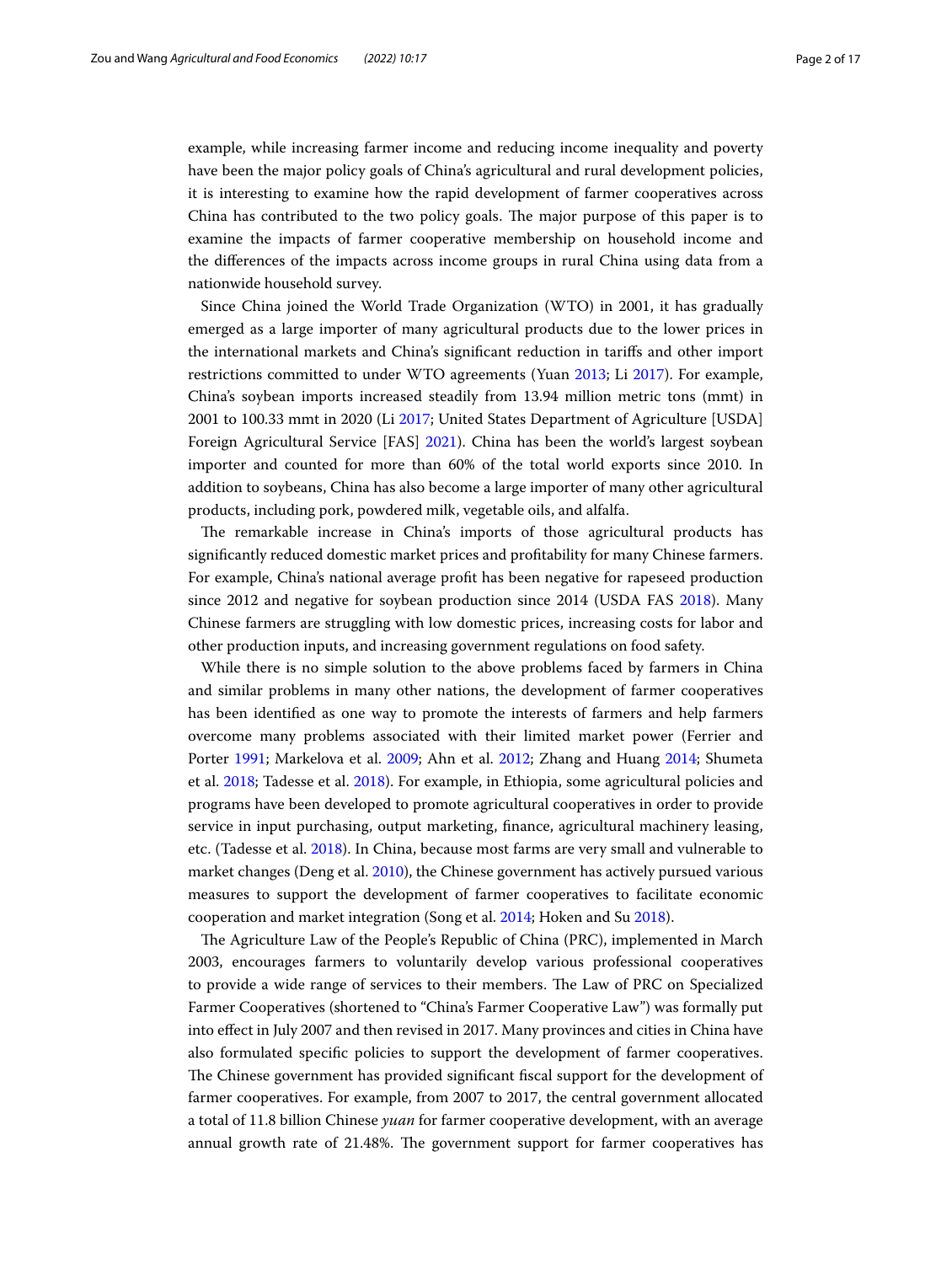focused primarily on the adoption of new crop varieties and new farming technologies, technical training, standardization of farm product classifcation and processing, and information services. For the distribution of public funding, the central government has generally dispensed funds to provincial governments, and the provincial governments have then dispensed the funds to local governments to support farmer cooperatives that meet local needs. Tis approach has laid a fnancial foundation for the development of farmer cooperatives across regions. The provincial and local governments have often added more funds from their budgets for farmer cooperatives (Qiao [2018](#page-15-8)). According to a survey of 380 villages in 2009, 21% of the surveyed villages developed farmer cooperatives by 2008 (Deng et al. [2010](#page-15-6)). By the end of the third quarter of 2011, there were about 484,300 farmer cooperatives in China, with more than 38.7 million members (Ding [2012](#page-15-9)). Farmer cooperatives in China have mainly provided professional services in production, processing, marketing, technical information and training, and agricultural procurement. Huang and Liang ([2018\)](#page-15-10) provide a comprehensive review of the development of agricultural organizations and the role of farmer cooperatives in rural China since 1978. Huang and Liang [\(2018](#page-15-10)) also predicted that farmer cooperatives would likely continue to remain very important in China's agricultural systems and rural development.

Although farmer cooperatives have developed rapidly in China in the past decade, and several studies have examined their potential impacts on farmer income and other aspects of agricultural and rural development, there are still many unanswered questions about farmer cooperatives in China. This is partially because the development of farmer cooperatives in China is still in the early stages as compared to that in many other nations and partially because of the lack of data from China. For example, while reducing income inequality and poverty in rural China has been a major policy objective, there is a lack of information on the potential role of farmer cooperatives in achieving this policy objective.

The major purpose of this paper is to assess the impacts of farmer cooperative membership on farmer income, test whether the impacts are diferent across diferent income groups, and discuss potential policy implications. Specifcally, data from a largescale survey of rural Chinese households are used to examine the impacts of farmer cooperative membership and other factors on household income through a regression analysis with PSM technique and to test whether the impacts are diferent across different income groups through a quantile regression analysis. This paper is organized into five sections: Following this section of introduction, ["Literature review](#page-3-0)" section summarizes the relevant literature, ["Analytical framework and research hypotheses](#page-4-0)" section presents an analytical framework for examining the mechanisms by which participation in farmer cooperatives may increase farmer income, "[Material and](#page-6-0)  [methods](#page-6-0)" section reports the empirical analysis and results and discusses the empirical fndings, and "[Conclusions and policy implications"](#page-12-0) section summarizes the major conclusions and policy implications.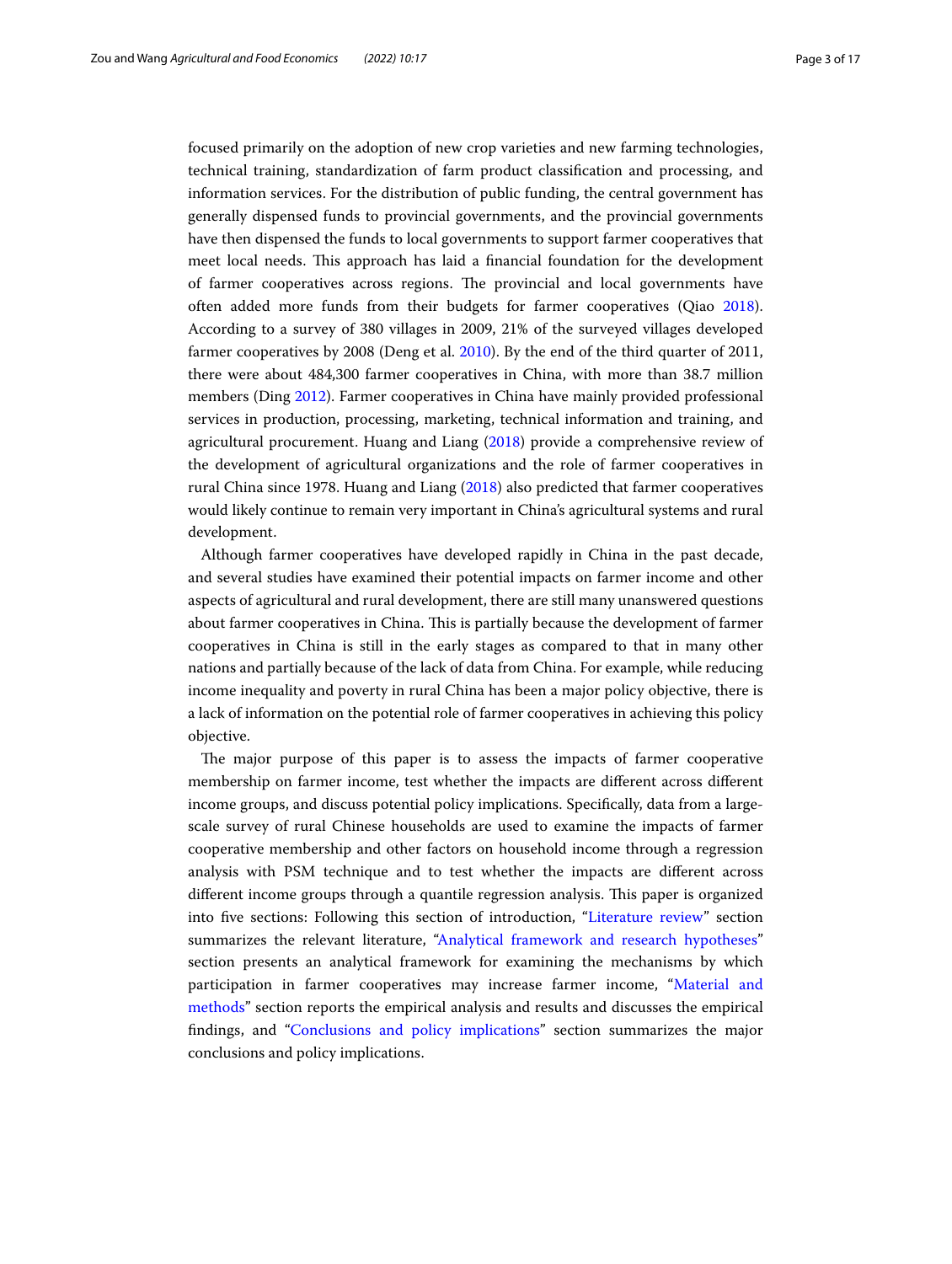#### <span id="page-3-0"></span>**Literature review**

With the rapid development of farmer cooperatives in China, many scholars have analyzed the economic efects of farmer cooperatives based on diferent data and methods. While most analyses have concluded that farmer cooperatives have contributed to income growth and rural development in China, the specifc fndings are signifcantly diferent across studies. For example, Du ([2006\)](#page-15-11) showed that farmer cooperatives steadily and reliably increased the average income of cooperative members and also improved organization efficiency of the participants. Sun et al.  $(2007)$  $(2007)$  $(2007)$  conducted an empirical analysis and found that farmers who joined agricultural cooperatives earned higher income than their counterparts. Similarly, Xue et al. [\(2012](#page-16-7)) reported that the net per capita income of households that participated in land cooperatives in Ordos, Inner Mongolia, was signifcantly higher than that of non-participating households. Zhang et al. ([2012](#page-16-8)) found that joining farmer cooperatives had a significantly positive efect on the net income of farmers, and the positive efect was refected not only in the agricultural income of full-time farmers but also in the agricultural income and wage income of part-time farmers. Hu [\(2014\)](#page-15-12) highlighted the role of farmer cooperatives in increasing farmer income in some of China's poor areas. Wen et al. [\(2015\)](#page-16-9) suggested that farmer cooperatives embodying the principle of reciprocal cooperation could not only promote the division of labor in rural areas and the development of agricultural specialization, but also further increase the income of farmers. Hoken and Sato ([2016](#page-15-13)) found that farmers' participation in cooperatives had a signifcantly positive impact on their net agricultural income in China. Peng and Huang [\(2017\)](#page-15-14) analyzed the data from a survey of 1243 farmers in 15 provinces in China and reported that participation in farmer cooperatives increased farmer income by 7.06% on average. Using data from a recent household survey of 481 apple producers in China, Ma and Abdulai [\(2017\)](#page-15-15) found that farmer cooperative membership has a positive and statistically signifcant impact on apple price, gross income, farm proft, and return on investment.

Although most of the previous studies are consistent in their conclusion about the positive efects of farmer cooperatives on farmer income, there are some contrary arguments. For example, based on the data from a survey of rice growers in Haian County, Jiangsu Province, Su and Chen [\(2014](#page-16-10)) used regression with PSM to analyze the effect of cooperative membership on rice farmers. They found that cooperative membership signifcantly improved the net income of rice growers but that the efect on large-scale farmers was signifcantly higher than that on small-scale farmers. In contrast, Yi et al. ([2011](#page-16-11)) reported that cooperatives' infuence on average income was obvious for small-scale farmers but not signifcant for large-scale farmers. Using data collected from watermelon farmers in rural Nanjing, Ito et al. ([2012](#page-15-16)) examined the impacts of agricultural cooperatives and publicly funded extension services on individual household economy. Their work revealed that government extension services had limited impacts on farm income, but the positive impacts of farmer cooperatives were robust and substantially large for only small-scale farms. Ma and Abdulai [\(2016](#page-15-17)) reported a positive impact of cooperative membership on apple yields, farm net returns, and household income in China. Specifcally, their estimation results of switch regression suggested that cooperative membership increased the household income of apple farmers by an average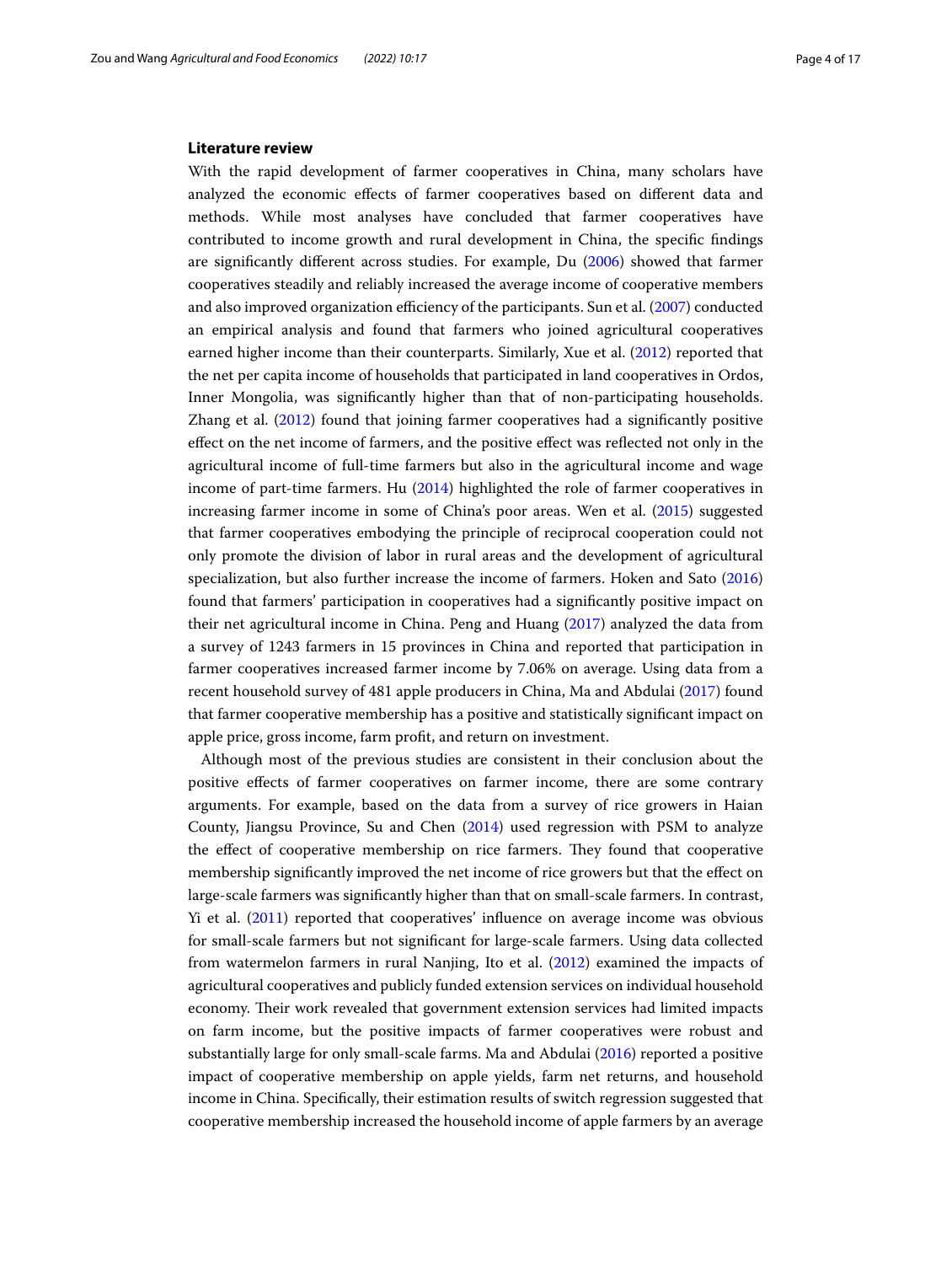of 4.66%. They also reported a larger impact (5.73%) for relatively small apple farms than for larger apple farms  $(3.81\%)$ . This conclusion is similar to that of Ito et al. ([2012\)](#page-15-16).

This study is expected to contribute to the literature with quantitative evidence on the impacts of farmer cooperative membership on farmer income in rural China based on data from a large-scale survey and an analysis on whether the impacts are significantly different across income groups. This study also discusses the potential roles of farmer cooperatives in China's agricultural and rural development and provides policy recommendations for enhancing the efficiency of farmer cooperatives in increasing farmer income and contributing to rural development goals.

## <span id="page-4-0"></span>**Analytical framework and research hypotheses**

In this section, we frst present an analytical framework for examining the mechanisms by which farmer cooperative membership may increase farmers' household income and then present the research hypotheses to be tested through the empirical analysis reported in the next section. The analytical framework can be presented in the following equation:

$$
Y = P \ast Q - TC + OL \tag{1}
$$

where *Y* is the household income, *PQ* is the total revenues (*Q* is a vector of farm outputs and *P* is a vector of the corresponding prices), TC is the total production costs, and OI is the income from other sources.

Farmer cooperative membership may increase farmers' income by increasing agricultural outputs (*Q*) and prices (*P*), reducing production costs (TC), and increasing income from other sources. While *Q* is determined by inputs, technology, management, and other factors, it can be presented by a production function:

$$
Q = f(L, G, M) \tag{2}
$$

where *L* is the labor inputs, *G* is the land, and *M* includes management and other factors. Farmer cooperatives can increase agricultural outputs by enhancing the availability and utilization efficiency of *L*, and *G* in the production function. For example, farmer cooperatives have relatively better agricultural production machinery and equipment, and members can be trained to operate the machinery and equipment efficiently. Further, connecting fragmented land parcels of individual farmers into large parcels through a cooperative makes it possible to use large equipment. Cooperatives can also concentrate the formerly scattered agricultural parcels for production, efectively allocate the agricultural land, and improve the utilization of land according to local conditions to achieve large-scale agricultural production and therefore increase agricultural outputs.

Farmer cooperatives can also increase the sales revenue by raising the prices received by farmers. Farmer cooperatives can sell agricultural products in batches through sale contracts signed prior to the harvest to avoid the market risk of price fuctuation of agricultural products. Tis beneft has been well documented from the experience of farmer cooperatives in China and many other nations (e.g., Chen and Scott [2016](#page-15-18); Huang et al. [2011](#page-15-19); Gasson [1977;](#page-15-20) Ren et al. [2017](#page-15-21)). Under the model of "cooperative+company," developed in many regions in China, the company buys the agricultural products under contract price and quantity from the cooperative.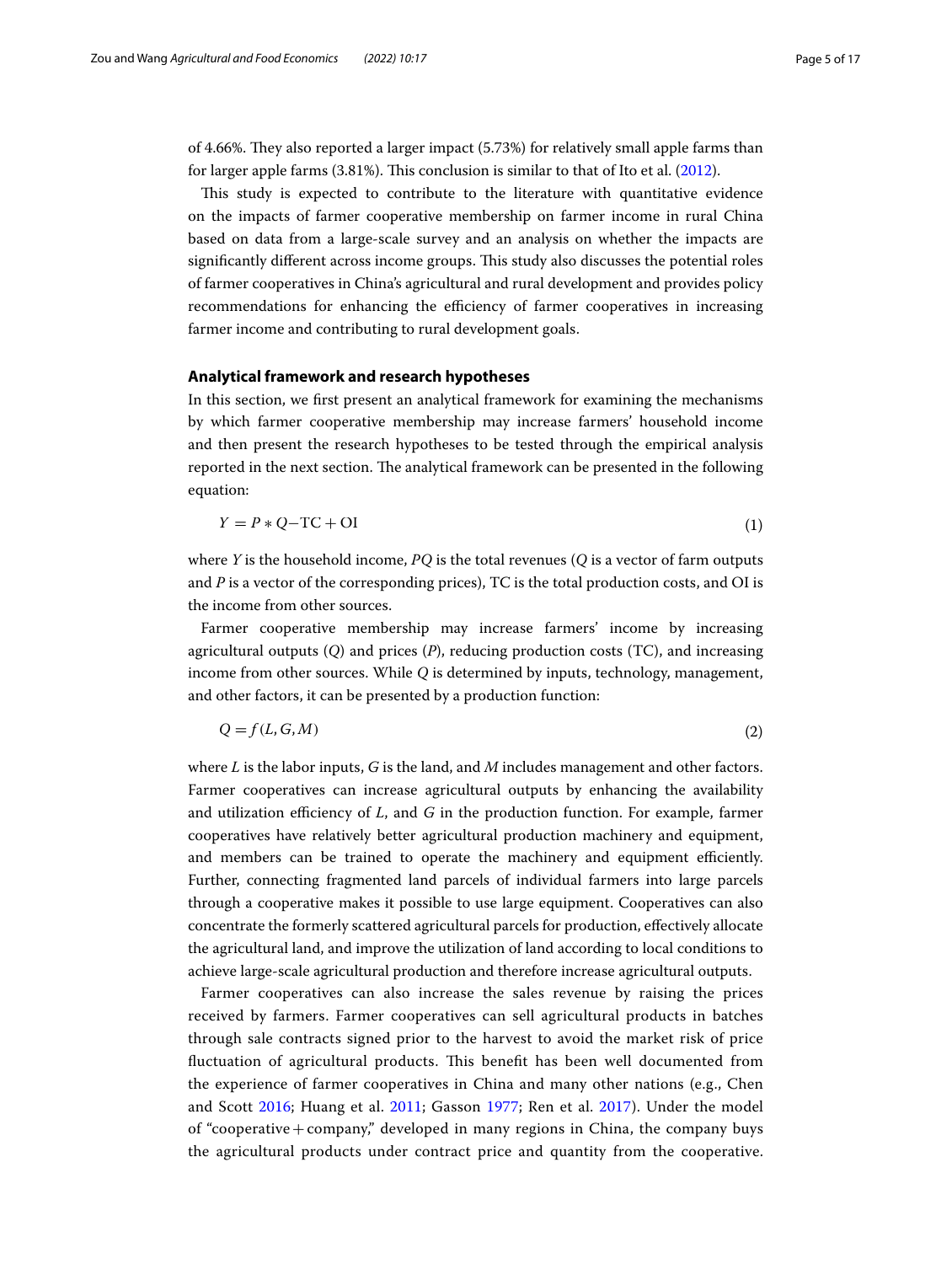Also, the member welfare–maximizing cooperatives showed greater incentives to invest in quality-enhancing innovation than their investor-owned counterparts, thereby improving the nature of product diferentiation and the structure of the market (Drivas and Giannakas  $2010$ ). The branding of cooperative agricultural products can make agricultural products more distinctive, helping to raise prices greatly. Ding ([2012](#page-15-9)) reported that the member farmers of cooperatives earned over 20% more than the non-member farmers by promoting the standardization and branding of agricultural products in China. Compared with the independent farmers, cooperatives have more scientifc storage facilities, such as pressurized cold storage, which can extend the freshness of agricultural products and stabilize the sales price and sales volume over time. Cooperatives can also use market information to make better decisions about the mix of crops, and therefore reduce market risk and uncertainty.

In addition to the potential increases in the total revenues through the outputs (*Q*) and prices (*P*), farmer cooperatives can help farmers reduce their production costs through group purchases of such items as fertilizer, seeds, and seedlings, as large-scale purchases have certain bargaining advantages. Further, under the 2004 Law of the PRC on the Promotion of Agricultural Mechanization, farmer cooperatives have certain advantages in obtaining government subsidies. For example, farmer cooperatives can purchase certain agricultural machinery at reduced or subsidized prices. Mechanized production can improve the efficiency of agricultural production and reduce labor input, and largescale operations can also reduce the costs of transportation and management (Cai [2011](#page-15-23)).

Farmer cooperatives as an organizational form may also confer some benefts, such as favorable tax treatment (Hendrikse [1998](#page-15-24)). Under China's Farmer Cooperative Law, farmer cooperatives enjoy tax preferences in agricultural production, processing, distribution, services, and many other agriculture-related economic activities. For example, the law offers an exemption on value-added tax for farmer cooperatives on inputs sold to members and on purchases from other farmer cooperatives and certain companies.

At the end of a production cycle or a calendar year, a farmer cooperative distributes surplus revenue to its members after retaining part of the earnings, thus potentially increasing member farmers' income. According to China's Farmer Cooperative Law, the surplus distribution of cooperatives should be based on the agreement between members and cooperatives (Mi [2008](#page-15-25)). The surplus is generally distributed in proportion to the trading volumes (amounts) of the cooperative and its members. The law also requires farmer cooperatives to return at least 60% of their distributable surplus to the members.

Using the above analytical framework, the empirical analysis to be presented in the next section will test two research hypotheses: (1) Farmers with cooperative membership earn signifcantly higher household income than their counterparts, and (2) the impact of farmer cooperative membership on household income is signifcantly diferent across income groups.

If the second hypothesis is accepted and the positive impacts is more signifcant for low-income groups than that for high-income groups, it may suggest that farmer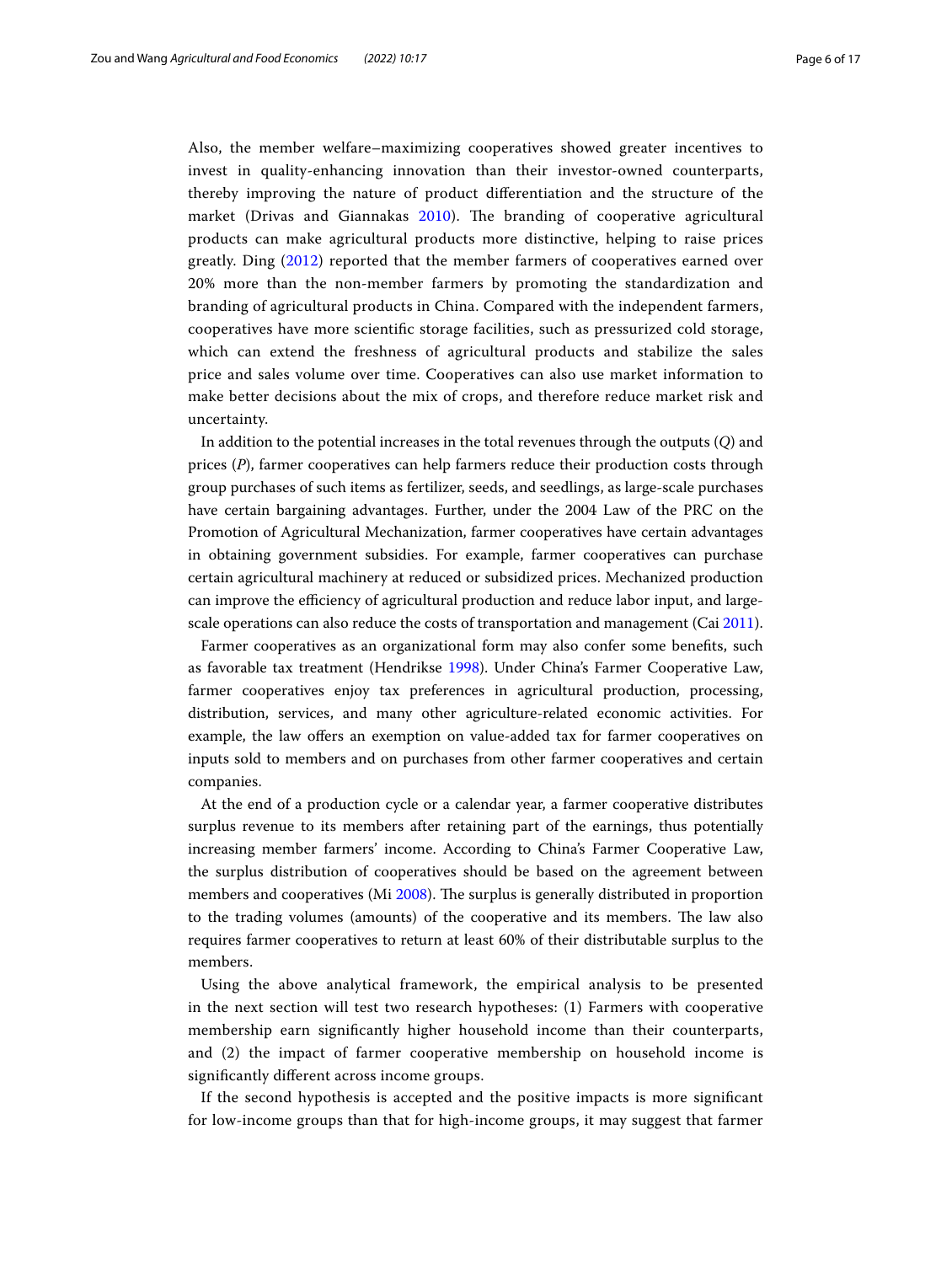cooperatives could help to reduce income inequality and, otherwise, they may increase income inequality in rural China.

## <span id="page-6-0"></span>**Material and methods**

This section first introduces the survey data, then presents the regression analysis for testing the frst research hypothesis and quantile regression results for testing the second research hypothesis, and fnally reports the result of testing potential self-selection bias problems using the PSM technique and discusses the empirical fndings.

#### **Data source**

Data used in this paper are from the Chinese Household Income Project (CHIP) 2013 survey, conducted in 2014 by the Institute of Economic Research of the Chinese Academy of Social Sciences and the National Bureau of Statistics. The survey collected data of 11,013 rural households from 236 counties in 12 provinces, two municipalities, and one autonomous region; however, the fnal dataset used in our empirical analysis includes 1945 households in fve provinces, two municipalities, and one autonomous region. There are two reasons behind the reduction in the number of observations: First, the observations with missing or invalid data on farmer cooperative membership, household income, and other key variables were excluded. For example, data from two provinces were missing the cooperative membership variable, and data from fve other provinces included fewer than fve households with farmer cooperative membership. Since the survey was administrated through the government statistical bureau system from the central government to provincial government and then county government, data on some variables were not collected from many counties, likely due to the shortage of budget and manpower. Summary statistics and other information about the dataset are available from the authors. Second, farmers' household income in 2013 might have infuenced their decision to join a cooperative in 2013 or 2014, and this potential correlation may cause endogenous bias in the regression analysis. To eliminate this potential endogenous bias, farmers who joined cooperatives in 2013 or 2014 were excluded from the data for the regression analysis.

#### **Overall regression analysis for testing the frst research hypothesis**

The first research hypothesis is tested through the estimation of the following regression model:

<span id="page-6-1"></span>
$$
\ln Y_i = \alpha + \beta D_i + \gamma_1 \ln L_i + \gamma_2 \ln G_i + \sum \rho_j X_{ij} + \varepsilon_i
$$
\n(3)

where ln*Y* is the logarithm of household disposable income in 2013; *D* is a dummy variable with a value of 1 if the household joined one or more farmer cooperatives and 0 otherwise; ln*L* and ln*G* are the logarithms of agricultural production time and cultivated land in 2013, respectively; *X* is a vector of control variables, including household head's age, years of formal education, gender, marital status, cadre (village or community leadership) status, health status, and household size; *α* is a constant; *β*,  $γ_1$ ,  $γ_2$  and *ρ* represent the coefficients of corresponding variables; and  $\varepsilon$  is the error term.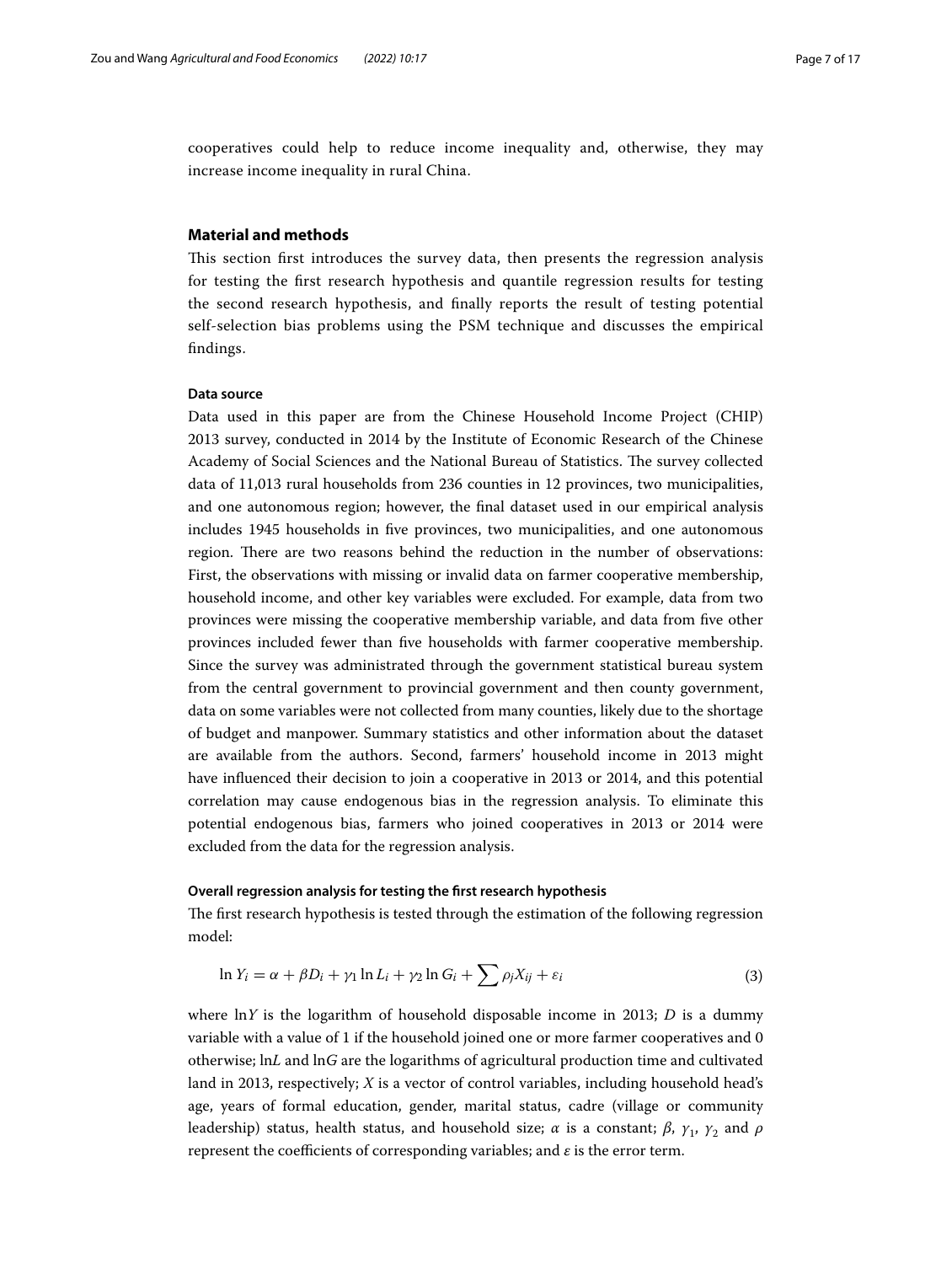|         | <b>Variables Definition</b>                                                                              | Mean         | SD                  | Min                       | Max     |
|---------|----------------------------------------------------------------------------------------------------------|--------------|---------------------|---------------------------|---------|
| lnY     | Logarithm of household disposable income                                                                 | 10.3213      |                     | 0.7574 6.3969             | 13.2177 |
| D       | Whether or not joined at least one cooperative, $1 = yes$ ,<br>$0 = no$                                  |              | $0.0519$ $0.2219$ 0 |                           |         |
| ln/     | Logarithm of the total number of hours engaged in farming<br>activities during farming seasons           | 5.9345       | 1.0755              | 2.0794                    | 8.284   |
| InG     | Logarithm of cultivated land in 2013 (in the unit of Mu)                                                 |              |                     | $1.5442$ 0.9252 $-2.3026$ | 5.0752  |
| InSize  | Logarithm of the household size                                                                          |              | 1.2924 0.4061       | $\Omega$                  | 2.3026  |
| InAge   | Logarithm of the age                                                                                     | 3.9355 0.218 |                     | 2.5649                    | 4.4659  |
| InEdu   | Logarithm of the years of formal education                                                               |              | 1.8614 0.4081       | $\Omega$                  | 2.8332  |
| Gender  | $1 =$ male, $0 =$ female                                                                                 |              | 0.8391 0.3676       | $\Omega$                  |         |
| Carder  | $1 =$ village cadre, $0 =$ not village cadre                                                             |              | 0.0545 0.2271       | $\Omega$                  |         |
| Health  | Self-reported health status (1 = very healthy, 2 = healthy,<br>$\ldots$ , 5 = not healthy)               |              | 2.2720 0.8984       | - 1                       | 5       |
| Outwork | Whether or not migrated out for work or business in 2013,<br>$1 = yes, 0 = no$                           | 0.0900       | $0.2862$ 0          |                           |         |
| Sala    | Whether or not engaged in local wage-earning work in 2013,<br>$1 = yes, 0 = no$                          | 0.2982       | $0.4576$ 0          |                           |         |
| Nonagr  | Whether or not engaged in local non-agricultural production<br>or business in 2013, $1 = yes$ , $0 = no$ | 0.0925       | 0.28990             |                           |         |

<span id="page-7-0"></span>

<span id="page-7-1"></span>**Table 2** Estimation results of the OLS and quantile regression

| <b>Variables</b> | <b>OLS</b>   | Q5           | Q10         | Q25          | Q50          | Q75          | Q90          | Q95         |
|------------------|--------------|--------------|-------------|--------------|--------------|--------------|--------------|-------------|
| D                | $0.1935***$  | 0.0113       | 0.0704      | 0.1367       | $0.1714*$    | $0.2391**$   | 0.2032       | $0.8539**$  |
|                  | (0.0691)     | (0.1608)     | (0.1361)    | (0.1258)     | (0.0989)     | (0.0957)     | (0.3236)     | (0.422)     |
| lnL              | 0.0050       | 0.017        | $-0.0017$   | 0.0115       | 0.0052       | 0.0111       | 0.0073       | $-0.0376$   |
|                  | (0.0153)     | (0.0386)     | (0.0293)    | (0.0241)     | (0.0189)     | (0.0185)     | (0.0229)     | (0.053)     |
| InG              | $0.0776***$  | $0.1357***$  | 0.0732      | $0.0805**$   | $0.0839***$  | $0.0473*$    | 0.0275       | $0.1317**$  |
|                  | (0.0179)     | (0.0441)     | (0.0487)    | (0.0325)     | (0.024)      | (0.0251)     | (0.0268)     | (0.0648)    |
| InSize           | $0.6807***$  | $0.7499***$  | $0.67***$   | $0.7018***$  | $0.7036***$  | $0.6704***$  | $0.6903***$  | $0.5165***$ |
|                  | (0.0389)     | (0.1073)     | (0.0804)    | (0.0605)     | (0.0524)     | (0.0443)     | (0.069)      | (0.1585)    |
| InAge            | $0.1830**$   | 0.1191       | $-0.0893$   | $0.2163*$    | $0.2983***$  | $0.2292**$   | 0.1062       | 0.1059      |
|                  | (0.0862)     | (0.1928)     | (0.1927)    | (0.1218)     | (0.0898)     | (0.1066)     | (0.1772)     | (0.3155)    |
| InEdu            | $0.2570***$  | 0.1384       | $0.1861**$  | $0.2583***$  | $0.338***$   | $0.3386***$  | $0.3474***$  | 0.2934      |
|                  | (0.0400)     | (0.1034)     | (0.0871)    | (0.0587)     | (0.0436)     | (0.046)      | (0.0818)     | (0.2292)    |
| Gender           | $-0.1424***$ | $-0.2837***$ | $-0.0707$   | $-0.1129$    | $-0.2195***$ | $-0.1339***$ | $-0.0743$    | $-0.1588$   |
|                  | (0.0448)     | (0.096)      | (0.0927)    | (0.0762)     | (0.0603)     | (0.0471)     | (0.0991)     | (0.1591)    |
| Cadre            | 0.0640       | 0.0946       | 0.1391      | 0.1421       | 0.1012       | $0.1539*$    | $-0.0048$    | $-0.0796$   |
|                  | (0.0756)     | (0.2715)     | (0.1636)    | (0.099)      | (0.0734)     | (0.083)      | (0.1266)     | (0.1896)    |
| Health           | $-0.1058***$ | $-0.0689$    | $-0.1022**$ | $-0.1252***$ | $-0.1076***$ | $-0.0854***$ | $-0.0713**$  | $-0.0752$   |
|                  | (0.0180)     | (0.047)      | (0.0416)    | (0.0314)     | (0.0216)     | (0.0217)     | (0.0297)     | (0.0598)    |
| Outwork          | $-0.0316$    | 0.0891       | 0.0301      | 0.0176       | $-0.0301$    | $-0.054$     | $-0.2727***$ | $-0.4233*$  |
|                  | (0.0549)     | (0.1159)     | (0.1163)    | (0.0846)     | (0.0742)     | (0.075)      | (0.0611)     | (0.2219)    |
| Sala             | $0.0819**$   | $0.2085***$  | $0.1661**$  | $0.1691***$  | 0.0207       | 0.019        | $-0.0244$    | $-0.0031$   |
|                  | (0.0350)     | (0.0729)     | (0.0762)    | (0.0485)     | (0.0384)     | (0.0504)     | (0.0578)     | (0.1414)    |
| Nonagr           | $0.1924***$  | $0.2105**$   | 0.1868      | $0.2223***$  | $0.1511***$  | $0.1695**$   | 0.0409       | 0.2018      |
|                  | (0.0539)     | (0.1025)     | (0.1295)    | (0.0557)     | (0.0513)     | (0.0705)     | (0.0944)     | (0.4166)    |
| Constant         | 8.3941***    | 7.4759***    | 8.7246***   | 7.7507***    | 7.8886***    | 8.5025***    | 9.5303***    | 10.3615***  |
|                  | (0.3641)     | (0.8848)     | (0.8504)    | (0.5529)     | (0.4145)     | (0.4885)     | (0.7644)     | (1.3847)    |
| Ν                | 1945         | 1945         | 1945        | 1945         | 1945         | 1945         | 1945         | 1945        |
| F statistic      | $41.30***$   |              |             |              |              |              |              |             |
| $R^2$            | 0.2176       |              |             |              |              |              |              |             |
| Adj. $R^2$       | 0.2123       |              |             |              |              |              |              |             |
| Pseudo $R^2$     |              | 0.1302       | 0.1206      | 0.1225       | 0.1230       | 0.1164       | 0.1166       | 0.1486      |

\*,\*\*, and \*\*\* indicate signifcance levels of 10%, 5%, and 1%, respectively; and numbers in parentheses are the standard errors of the corresponding coefficients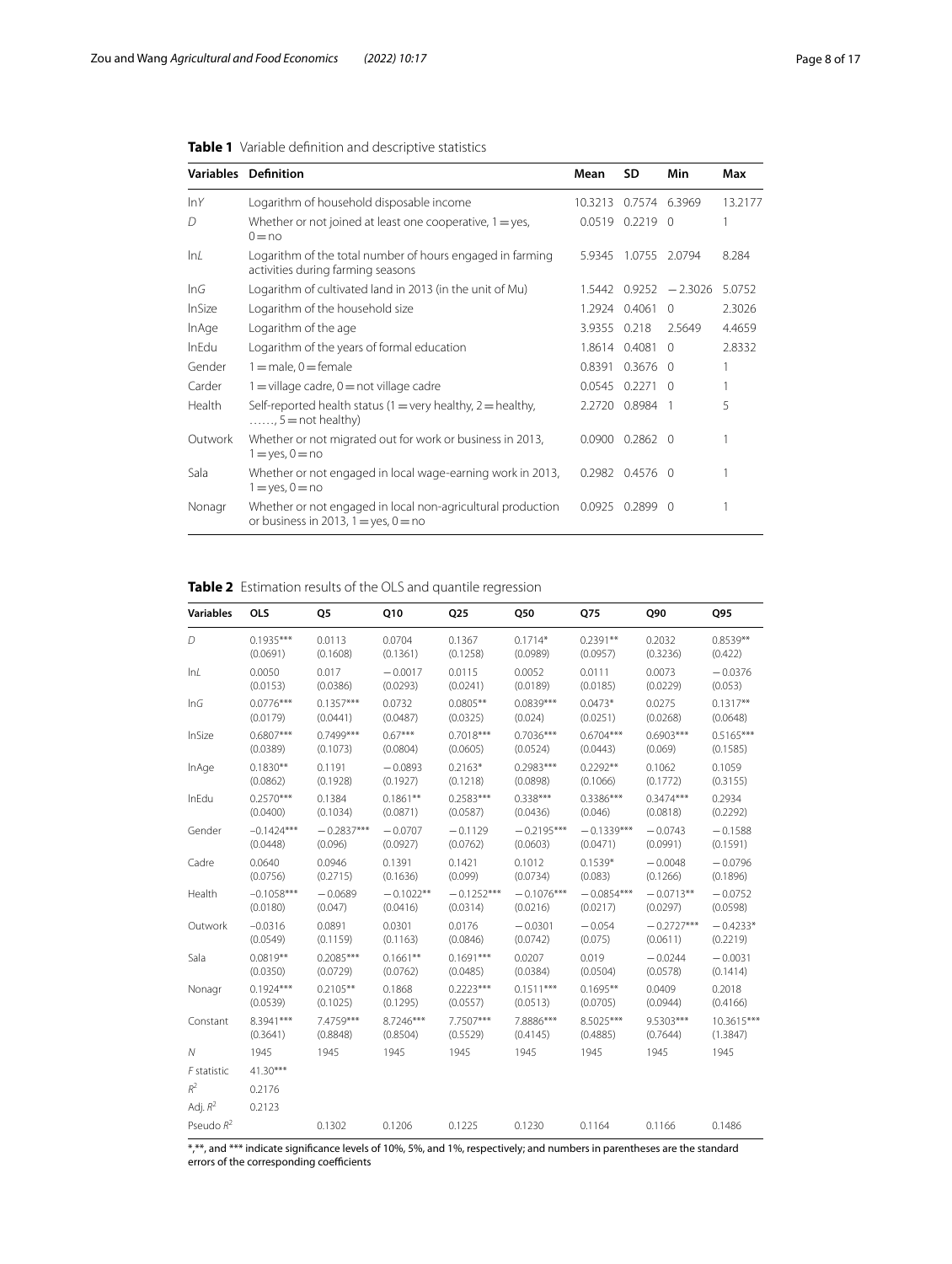The variable definition and descriptive statistics are reported in Table [1.](#page-7-0) The correlation between variables used in the analysis are reported in ["Appendix A](#page-14-0)." Note that the demographic variables such as age and health status are for the household head. The estimation results of OLS regression are reported in the second column of Table [2.](#page-7-1)

The values of *F*-statistic, *R*-squared, and adjusted *R*-squared, reported in Table [2](#page-7-1), suggest that the estimated regression model fts the data reasonably well for such a crosssectional dataset. The potential multicollinearity problem of independent variables was also tested through the variance of infation factor (VIF), and the testing result indicates that there was no signifcant multicollinearity problem. Tis is also confrmed by the correlation matrix between the variables reported in ["Appendix A](#page-14-0)." However, the OLS results are subject to potential self-selection bias problem and this potential problem is examined through PSM technique and the results are reported in ["PSM estimation"](#page-9-0) section.

With the coefficient of the dummy variable for cooperative membership (*D*) estimated at 0.19 and signifcant at the 1% level, the result indicates that households with farmer cooperative membership earned, on average, signifcantly higher household income than their counterparts. This result indicates that the first research hypothesis presented in the previous section is accepted. The other variables with significant and positive impacts on the household income include cultivated land (ln*G*), household size (lnSize), age (lnAge), education (lnEdu), and engagements in non-agriculture income activities (Sala and Nonagr). The two variables with significant and negative impacts on household income are gender and health status, suggesting that female-headed households and households with healthy household heads tended to have higher household income when other factors are controlled.

#### **Quantile regression analysis for testing the second research hypothesis**

While the OLS regression results reported in Table [2](#page-7-1) provided very useful information on the average impact of farmer cooperative membership and other variables or predictors on farmer household income, it does not address an important question: Does farmer cooperative membership afect household income diferently for households with diferent household incomes or how the membership may afect income inequality? Quantile regression can be used to provide a more comprehensive picture of the impacts of independent variables or predictors on the dependent variable (Koenker and Bassett [1978](#page-15-26); Koenker and Hallock [2001\)](#page-15-27). Diferent from the ordinary regression model, the quantile regression method proposed by Koenker and Bassett [\(1978\)](#page-15-26) models the impacts of independent variables on the specifc percentiles or quantiles of the observations according to the dependent variable. It has the advantage that it is not only relatively unafected by extreme values, but its results are also more robust. In addition, it helps determine the diferent income efects of heterogeneous households joining professional cooperatives.

Quantile regression was used to estimate the model presented in Eq. ([3\)](#page-6-1) for seven household-income quantiles (5th, 10th, 25th, 50th, 75th, 90th, and 95th), and the results are reported in Table [2.](#page-7-1) Coefficient equality tests, not reported in the table, indicate that the null hypothesis that "the coefficients for different income quantiles are equal" was rejected for variable *D* and all other independent variables at the 0.01 signifcance level.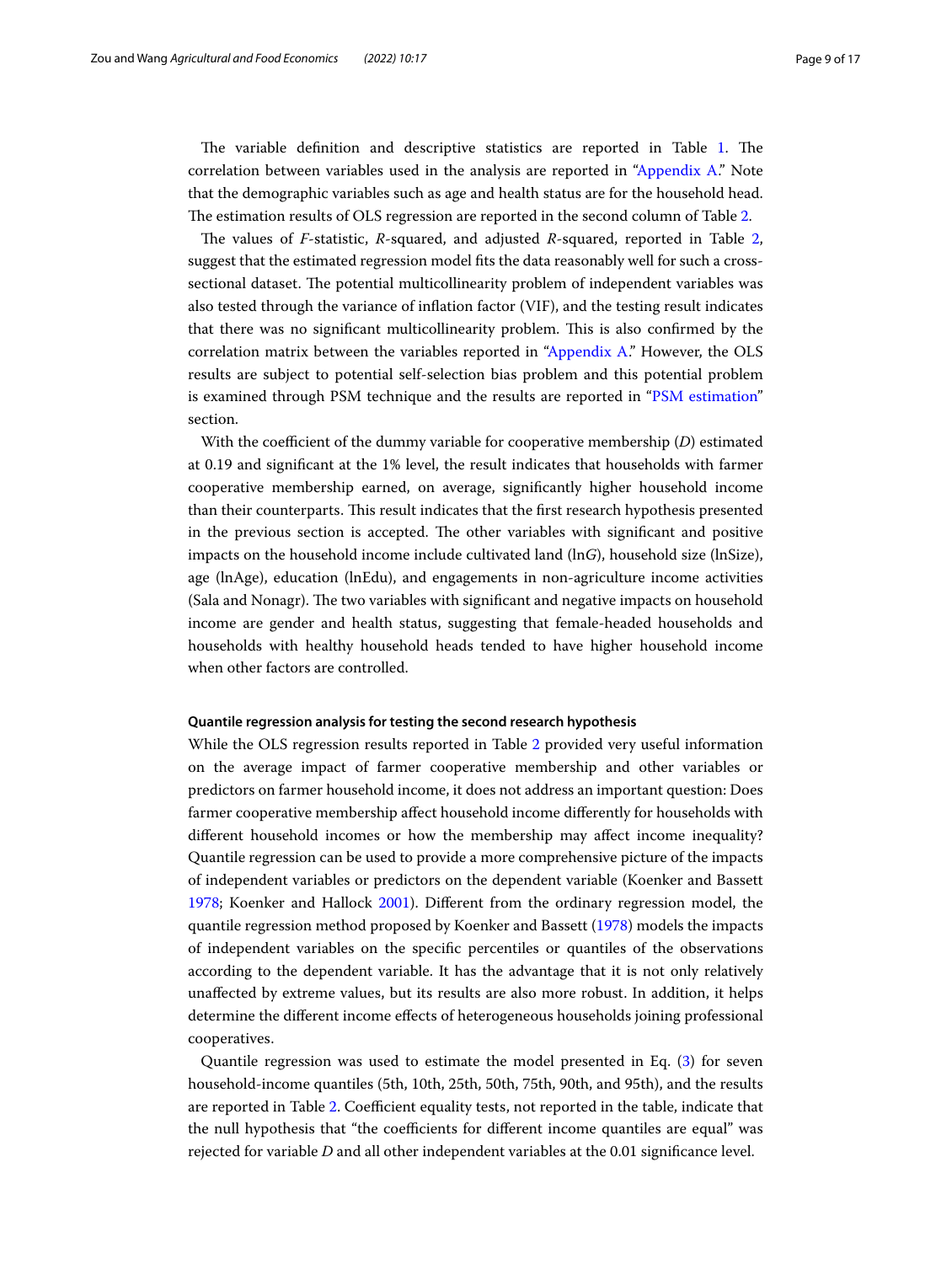Estimation results of the quantile regressions suggest three major fndings: First, the impact of farmer cooperative membership (*D*) on household income is signifcantly diferent across income groups and therefore the second research hypothesis is accepted. Also, the coefficient of  $D$  increases when the quantiles move up. Specifically, the impact is positive for all income quantiles, but statistically signifcant for the 50th, 75th, and 95th quantiles and statistically insignifcant for the 5th, 10th, 25th, and 90th income quantiles. This finding suggests that participating in farmer cooperatives alone played a limited role in increasing the household income of low-income farmers. Tis empirical fnding is consistent with Hu's fnding ([2014\)](#page-15-12) that farmer cooperatives in poor areas could promote the growth of farmer average income but the impacts on members with higher per capita assets was much more signifcant than that on poor members. This finding also suggests that farmer cooperatives may increase income inequality among the farmers who have joined farmer cooperatives in rural China.

Second, land has a positive and signifcant income for households in the 5th to 90th income quantiles except for the 10th and 90th income quantiles, suggesting that land is an important factor for rural households. Tird, the impacts of other independent variables on household income are similar to those from the ordinary regression reported in Table [2](#page-7-1) but with some exceptions. For example, village cadre status showed a positive and signifcant impact on household income for households in the 75th quantile only.

## <span id="page-9-0"></span>**PSM estimation**

Due to the possibility that some factors may simultaneously afect rural household income and whether to join professional cooperatives, this potential self-selection problem may invalid the conclusion from OLS estimation. The PSM method has been frequently used to estimate the treatment efects of microscopic data, especially for large sample sizes and with more covariates (control variables). While many earlier PSM estimates calculated standard errors assuming that the estimated propensity score is the true propensity score, the standard error may not be correct and therefore lead to bias. Abadie and Imbens [\(2012](#page-14-1), [2016\)](#page-14-2) proposed an improved method of calculating the correct standard error for the PSM estimation. Compared with matching based on the true propensity score, this matching is more efficient for using the estimated propensity score. In addition to estimating the econometric model using the whole sample, this study has also estimated the model using two sub-samples, one with the household

<span id="page-9-1"></span>

|                   | <b>Matching methods</b> |                       |                               |  |  |  |  |  |  |
|-------------------|-------------------------|-----------------------|-------------------------------|--|--|--|--|--|--|
|                   | nn (4): 4 neighbors     | <b>Caliper (0.15)</b> | nn $(4)$ and caliper $(0.15)$ |  |  |  |  |  |  |
| ATET: D (1 vs. 0) | $0.1454*(0.0798)$       | 0.0612(0.1088)        | $0.1454*(0.0798)$             |  |  |  |  |  |  |
| ATE: $D(1 vs. 0)$ | $0.1641**$ (0.0740)     | $0.1997***$ (0.0696)  | $0.1641**$ (0.0740)           |  |  |  |  |  |  |
| Number of obs     | 1945                    | 1945                  | 1945                          |  |  |  |  |  |  |

ATE—average treatment effect, ATET—average treatment effect on the treated

\*,\*\* and \*\*\* indicate signifcance levels of 10%, 5%, and 1%, respectively; and numbers in parentheses are the AI Robust standard errors of the corresponding coefficients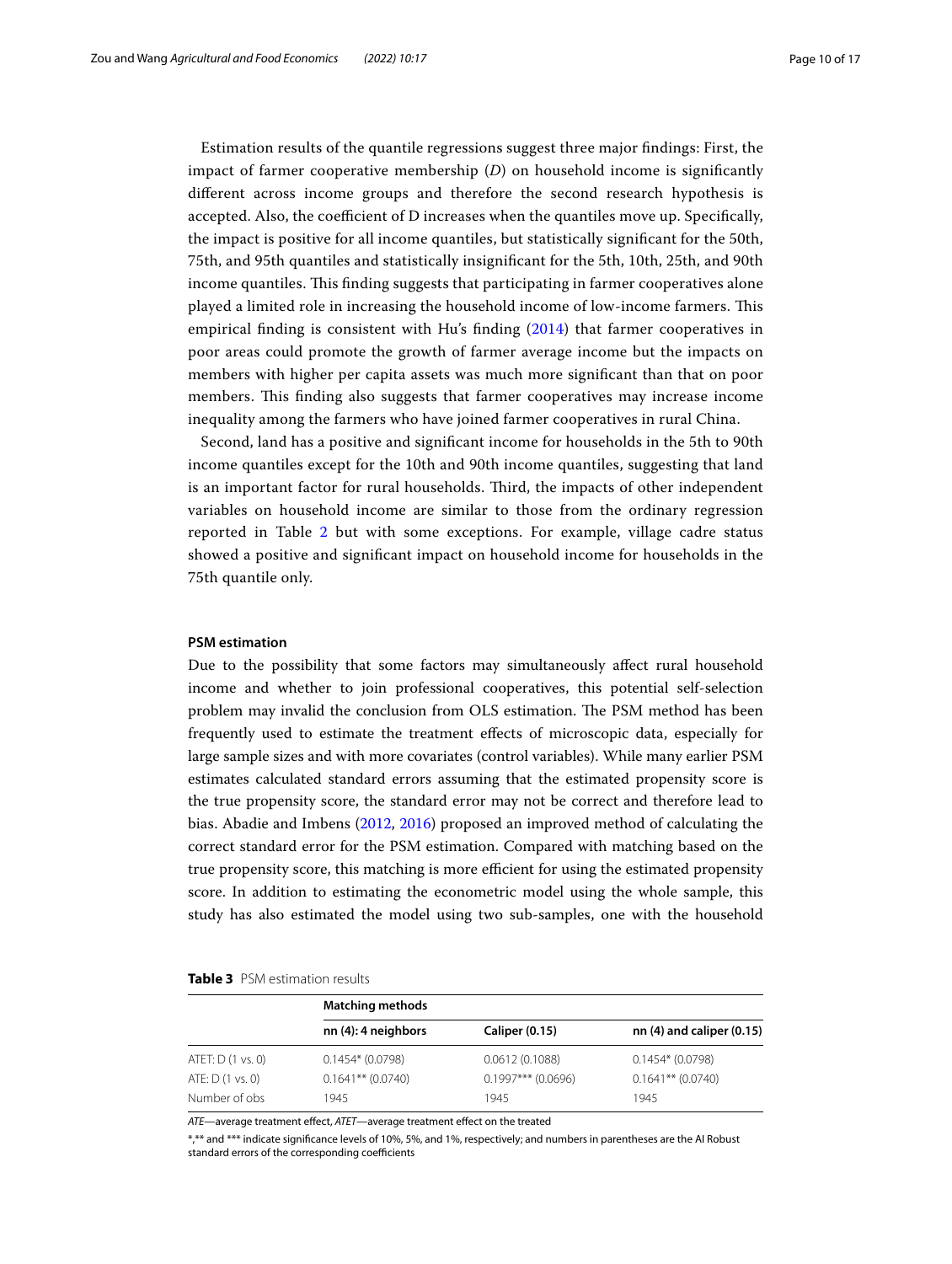

<span id="page-10-0"></span>**Fig. 1** Standardized percentage bias across covariates



<span id="page-10-1"></span>**Fig. 2** PSM common support areas

income less than the sample mean and the other with the household income greater than the sample mean, respectively. With the effort of using the maximum number of available covariates, 13 covariates (*lnL*, *lnG*, *lnSize*, *lnAge*, *lnEdu*, *Gender*, *Carder*, *Health*, *Outwork*, *Sala*, and *Nonagr*) are used in the procedures.

The PSM estimates with AI robust standard errors are reported in Table [3](#page-9-1). The PSM estimation results based on diferent matching methods show that farmer cooperative members earned signifcantly higher household income, confrming the conclusion for the OLS estimation. To valid the PSM results, the standardized percentage bias across covariates the PSM common support areas are reported in Figs. [1](#page-10-0) and [2,](#page-10-1) respectively. Results reported in both fgures suggest that the PSM results are statistically sound.

#### **Discussion of the empirical fndings**

While the empirical results from regression analyses indicate that farmer cooperative membership had likely increased the household income on average, but the impact is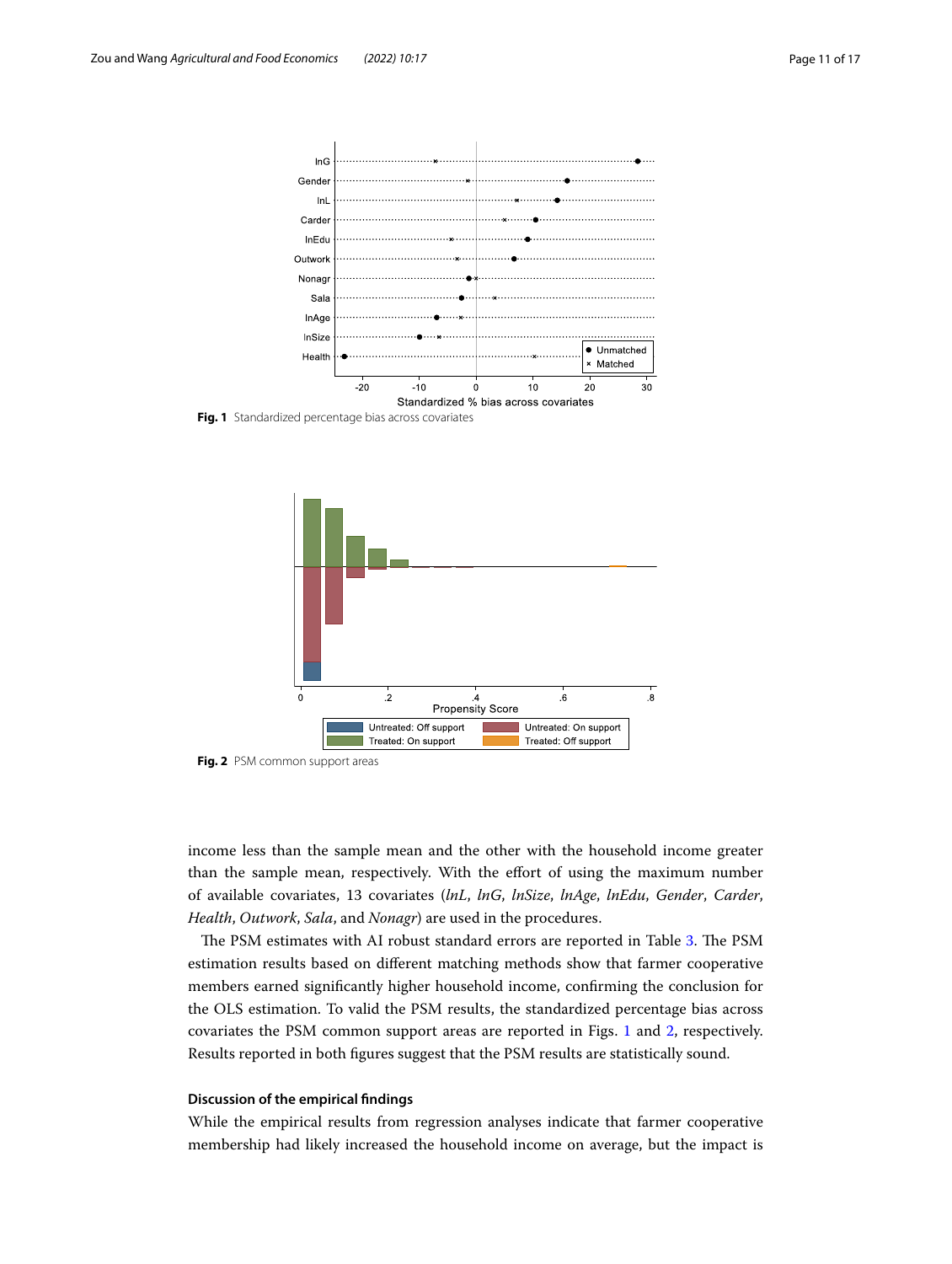not statistically signifcant for low-income households, this subsection discusses the potential reasons that might lead to these results, compares our fndings with that from previous studies, and discusses potential lessons learned from China's experience.

According to China's Farmer Cooperative Law, farmer cooperatives should have both business and rural development goals and functions. On one hand, each farmer cooperative as a business organization should provide services and maximize the returns to its members. On the other hand, each farmer cooperative as a community organization supported by the government should contribute to the accomplishment of rural development goals such as reducing income equality and poverty in rural China, especially in poor areas with high poverty rate. While the empirical results of our quantile regression suggest that farmer cooperatives in China have helped highincome households much more than low-income households, at least three factors might have contributed to the distorted impacts. First, many local governments in China have emphasized on economic growth commonly measured by total or per capita GDP or income and, as a result, they have paid most of their attention to the number of registered farmer cooperatives, the number of participating farmers, and the total sales and profts of the farmer cooperatives in fund allocation and performance evaluation (Shao and Zhu [2014;](#page-15-28) Li and Lu [2018\)](#page-15-29).

Second, as the allocation of public funds from upper levels of government for the development of farmer cooperatives in China is generally based on the number and size of proposed farmer cooperatives, many local government officers and village leaders have cheated to receive more funds. For example, some operating enterprises located in rural areas just changed their names to become farm cooperatives with the owners, relatives and neighbors as cooperative members. In some cases, there were fake or "empty shell" farmer cooperatives for the purpose of obtaining government funds and they are actually not in operation (Pan [2011](#page-15-30); Jiang and Zheng [2014](#page-15-31); Shao and Zhu [2014](#page-15-28); Mao et al. [2017;](#page-15-32) Li and Lu [2018](#page-15-29)).

Tird, many farmer cooperatives in rural China are initiated and established with fnancial support from the government by a small number of farmers with social capitals such as connection with government officers, entrepreneur and business experience, and communication skills to recruit other farmers to join the cooperatives. As a result, many farmer cooperatives are controlled by a small number of farmers, and they used farmer cooperatives to pursuit their own fnancial benefts. Most of the farmer members, especially the low-income farmers who are struggling to meet the basic needs of their families, do not participate in any decision-making process and have limited information about the performance and returns of the farmer cooperatives (Tong and Wen [2009](#page-16-12); Huang and Shao [2009](#page-15-33); Pan [2011](#page-15-30); Lund and Saito-Jensen [2013;](#page-15-34) Liang and Wang [2014](#page-15-35); Gong [2015;](#page-15-36) Xu et al. [2017](#page-16-13); Liu [2019\)](#page-15-37). This is similar to the elite capture problems of farmer cooperatives reported in the literature (Platteau et al. [2014](#page-15-38); Arcand and Wagner [2016](#page-15-39)).

Although farmer cooperatives have a relatively short history in China as comparted to that in many other countries, they have developed rapidly across China in the past decade due to increased government investment and on-going commercialization of agricultural products. With a centrally-planned economic system from 1949 to 1978, China's economic reforms, started in rural areas in 1978, have gradually increased the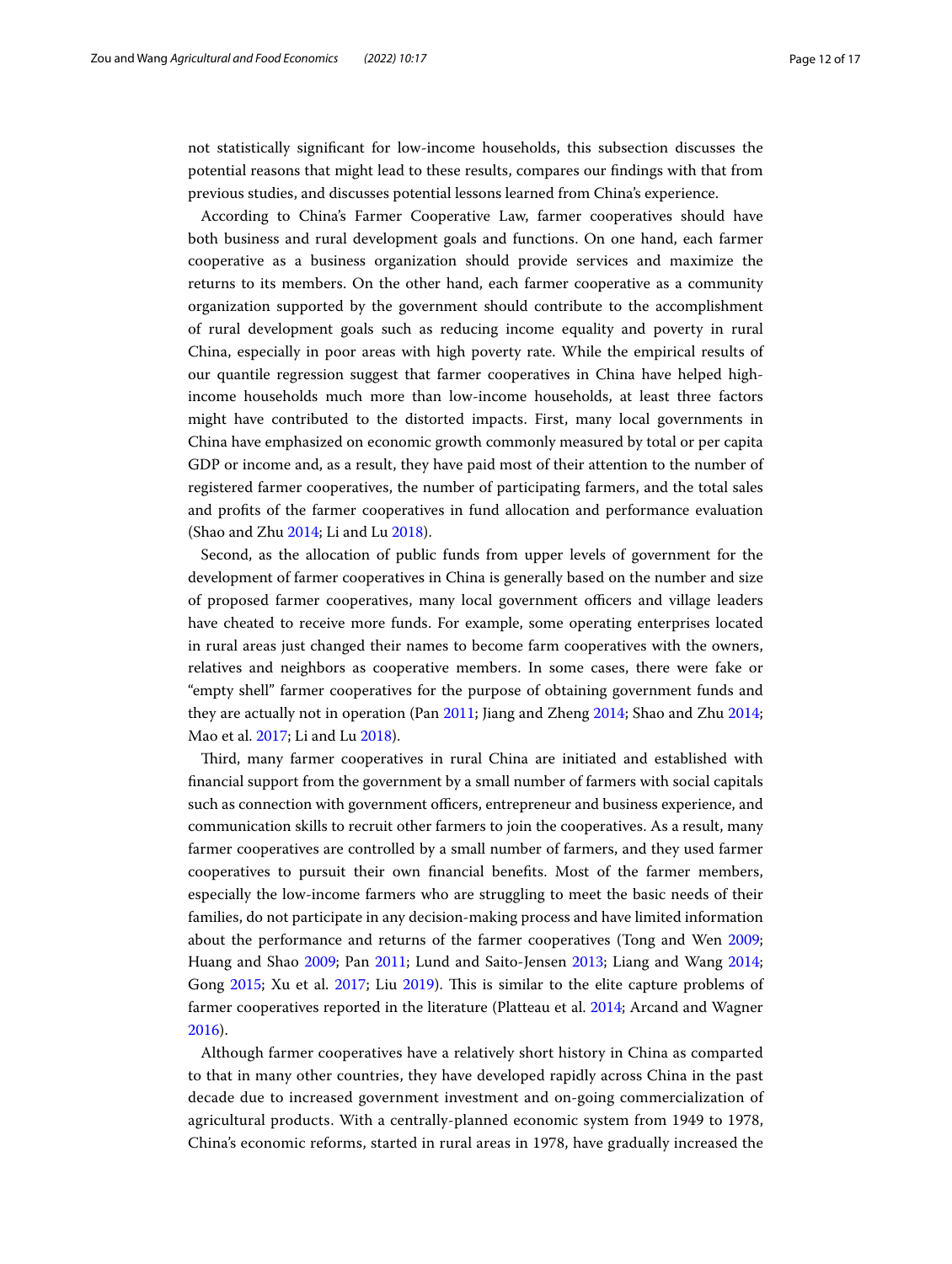roles of markets in the production, distribution and consumption of food and other agricultural products. For example, Chinese farmers now have to plan their production according to market conditions, and farmer cooperatives have played an increasing role in providing professional services to small-scale farmers with very limited market information and power. China's experience in farmer cooperatives may suggest three lessons:

First, it is necessary to balance the business and rural development functions and goals of farmer cooperatives. As discussed above, the distorted impacts of farmer cooperatives on high-income households vs low-income and medium-income households in rural China are due to the lack of emphasis on farmer cooperatives' goal of reducing income inequality and poverty. Second, farmer cooperatives should be owned by their members giving all members rights and encouraging them to participate in the decisionmaking. They also need to balance the roles and benefits of the elite members and other members, especially the members with limited resources and low income. Farmer cooperatives need to set up risk sharing mechanisms, bind up the interests of the elite members and other members together, share benefts and risks, and give incentives to all members.

Tird, the government needs to monitor and enforce the laws and regulations to reduce elite capture and other corruptions in farmer cooperatives. This is very important for China and other rural economies in which the governments are playing much more important roles than that in market economic systems. The Chinese government has provided signifcant fnancial support for the development of farmer cooperatives but needs to establish monitoring and assessment regulations and procedures to reduce the number of fake and "empty shell" farmer cooperatives and to enhance the performance and efficiency of farmer cooperatives.

## <span id="page-12-0"></span>**Conclusions and policy implications**

Tis paper has frst presented an analytical framework for examining the mechanisms by which participation in farmer cooperatives may afect farmer household income and then tested two research hypotheses on the impact of farmer cooperative membership on household income and income distribution through ordinary and quantile regression analyses. PSM method was also used to examine the potential selfselection bias problems in the dataset. The analytical framework shows that farmer cooperatives can increase farmers' income by increasing agricultural output, raising sales price, reducing costs, and realizing surplus distribution from the cooperatives. The farmers liberated from agricultural land can also engage in other industries to obtain non-agricultural income. For example, many farmers have contracted their land to land cooperatives and found year-round or seasonal jobs outside their villages or communities.

This paper provides strong and quantitative evidence that joining a farmer cooperative induces a signifcantly positive impact on household income on average, but the impact is not statistically signifcant for low-income quantiles. Both the analytical framework and empirical analysis presented in this paper are expected to contribute to the literature on the potential impacts of farmer cooperatives on farmer income as well as the potential roles of farmer cooperatives in reducing income inequality and poverty in rural China.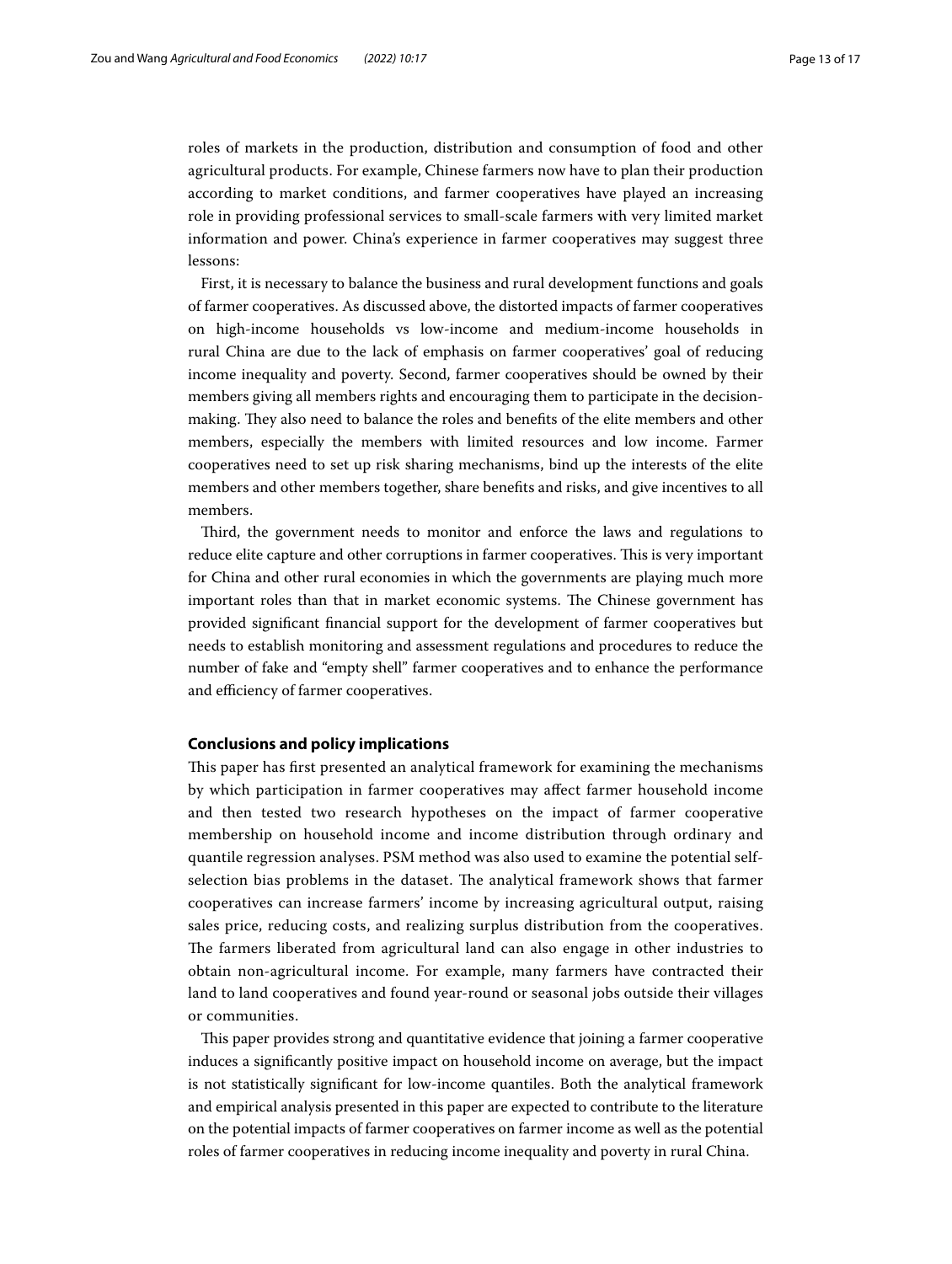This paper suggests three policy recommendations: First, the government should continue to support and intensify the positive infuence of professional cooperatives on farmer income in China. Farmer cooperatives can realize large-scale operation by encouraging intensive land use and centralized agricultural production. Embedding farmer cooperatives in the agricultural industry chain can efectively reduce intermediate links and transaction costs, solve some asymmetric information problems, and thus enhance farmers' ability to resist market risks and realize risk sharing. At the same time, through centralized management and unifed distribution of income, beneft sharing can be realized, and the efect of increasing farmers' income can be achieved. Speeding up the development of farmer cooperatives and actively guiding farmers to join cooperatives will not only help raise farmer income level and stabilize the basic management system in rural areas but also help promote rural economic development, narrow the gap between urban and rural areas, and realize the rejuvenation of the countryside. However, it is worth noting that with the rapid increase in the number of farmer cooperatives in recent years, some farmer cooperatives have not performed their expected functions. For example, signifcant government subsidies for new farmer cooperatives have enticed some enterprises to change their identities to be farmer cooperatives merely to obtain state subsidy funds, without a corresponding change in function. As a farmer cooperative's performance is signifcantly associated with its organizational boundary—the type and range of goods or services it provides to its members—farmer cooperatives should focus on services that are easily excludable and balance the number of service provisions with their organizational capability (Tadesse et al. [2018\)](#page-16-1). Therefore, government departments should introduce strict regulations to support and inspect the development and performance of farmer cooperatives, with a focus on their services rather than registration or administrative matters.

Second, the development of farmer cooperatives needs to be accompanied by measures for reducing income inequality and poverty in rural China. The above analysis shows that farmer cooperative membership has positive and signifcant efects on the income of farmers in the high-income quantiles but positive and insignificant impacts for low-income and medium-income quantiles. Therefore, for the policy goal of precision poverty alleviation, government organizations such as village committees should develop measures to assistant farmers in poverty or with low or medium incomes. Farmer cooperatives can take the lead in encouraging large farms to help small farms, and high-income farmers to help low-income farmers, through their cooperatives. It is also possible to explore the establishment of a new type of cooperative, with a focus on "company+cooperative+poor households," where poor households receive assistance from companies and cooperatives. For example, some large companies in China have provided funding in recent years to help poor communities in rural areas to increase income and exit poverty, and such eforts should be encouraged by the government.

Third, it is necessary to constantly improve and innovate policies and programs to ensure success in the management system of farmer cooperatives and to promote rural economic development. The relevant government departments and organizations should advocate for the development of large unions of multiple farmer cooperatives, support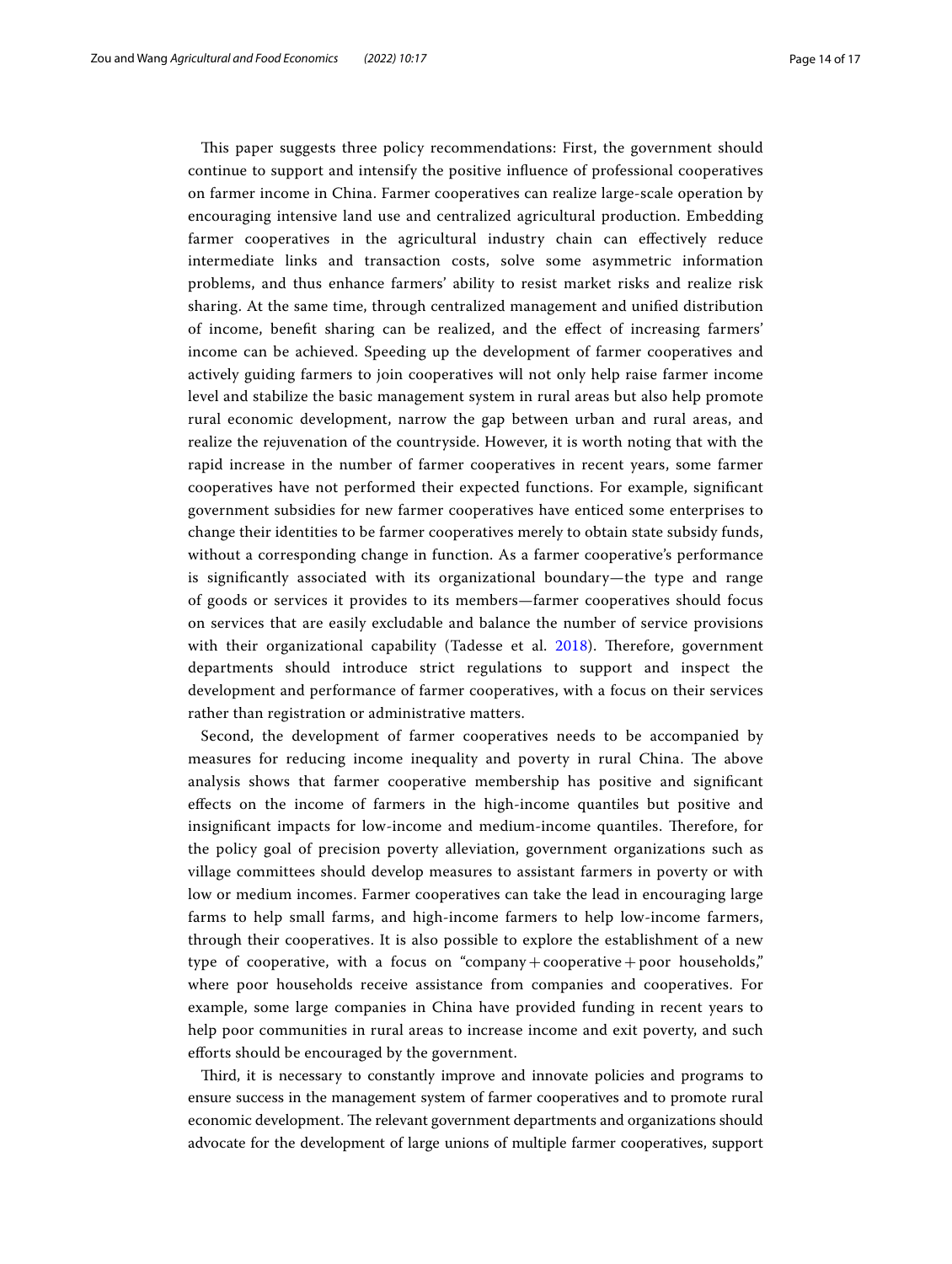the development of collective economies, enhance the service function of collective organizations, and cultivate new farmer cooperatives. For example, online marketing and sales have helped many farmer cooperatives to go beyond their local markets, and some farmer cooperatives have helped their members to set up online businesses.

The empirical analysis presented in this paper is limited by the data. For example, the analysis has assessed the overall impact of farmer cooperatives on household income, but the data limitations prevented the empirical analysis from testing each of the mechanisms presented in the analytical framework. However, these mechanisms may form the basis for collecting data for future research on the subject.

## <span id="page-14-0"></span>**Appendix A: Correlation matrix of the variables used in the regression analysis**

|              | In Y    | D                 | InL                             | InG                   |               |         |              |      |         |         | InSize InAge InEdu Gender Carder Health Outwork Sala |         | Nonagr |
|--------------|---------|-------------------|---------------------------------|-----------------------|---------------|---------|--------------|------|---------|---------|------------------------------------------------------|---------|--------|
| lnY          | 1.00    |                   |                                 |                       |               |         |              |      |         |         |                                                      |         |        |
| D            | 0.06    | 1.00              |                                 |                       |               |         |              |      |         |         |                                                      |         |        |
| lnL          | 0.03    | 0.03              | 1.00                            |                       |               |         |              |      |         |         |                                                      |         |        |
| InG          | 0.14    | 0.06              | 0.31                            | 1.00                  |               |         |              |      |         |         |                                                      |         |        |
| InSize       | 0.39    | $-0.02$           | 0.03                            | 0.16                  | 1.00          |         |              |      |         |         |                                                      |         |        |
| InAge        | $-0.11$ | $-0.01$           |                                 | $-0.07 - 0.08 - 0.20$ |               | 1.00    |              |      |         |         |                                                      |         |        |
| <b>InEdu</b> | 0.18    | 0.02              |                                 | $-0.04 - 0.04$        | 0.05          | $-0.26$ | 1.00         |      |         |         |                                                      |         |        |
| Gender       | $-0.02$ | 0.03              | 0.13                            | 0.18                  | 0.01          | 0.15    | 0.05         | 1.00 |         |         |                                                      |         |        |
| Carder       | 0.05    | 0.03              | $-0.06$                         |                       | $0.00 - 0.01$ | 0.03    | 0.13         | 0.08 | 1.00    |         |                                                      |         |        |
| Health       | $-0.21$ |                   | $-0.05$ $-0.08$ $-0.06$ $-0.14$ |                       |               | 0.26    | $-0.19$ 0.00 |      | $-0.04$ | 1.00    |                                                      |         |        |
| Outwork      | 0.00    | 0.02              | $-0.01$                         | 0.00 <sub>1</sub>     | 0.04          | $-0.16$ | 0.07         | 0.11 | $-0.05$ | $-0.01$ | 1.00                                                 |         |        |
| Sala         | 0.05    |                   | $-0.01 - 0.10 - 0.06$           |                       | 0.00          | $-0.13$ | 0.10         | 0.13 | 0.13    | $-0.08$ | 0.03                                                 | 1.00    |        |
| Nonagr       | 0.09    | 0.00 <sub>1</sub> | $-0.06 - 0.01$                  |                       | 0.02          | $-0.07$ | 0.08         | 0.07 | $-0.01$ | $-0.09$ | $-0.04$                                              | $-0.08$ | 1.00   |

#### **Acknowledgements**

The authors would like to thank Nankai University and the University of Vermont for their support of this study and Sarah Waterman and Angela Tweedy for their assistance in editing this paper.

#### **Author contributions**

The frst author conceptualized the study, obtained the data, conducted the data analysis and drafted the paper, and the second author contributed to the data analysis and writing of the article. Both authors read and approved the fnal manuscript.

#### **Funding**

This study was supported by the National Social Science Fund of China (Project 17ZDA067).

#### **Availability of data and materials**

The data are available from the frst author.

#### **Declarations**

#### **Competing interests**

The authors declare that we have no competing interests with any organization or individual.

Received: 10 November 2021 Revised: 3 March 2022 Accepted: 1 June 2022 Published online: 20 June 2022

#### **References**

<span id="page-14-2"></span><span id="page-14-1"></span>Abadie A, Imbens GW (2012) Matching on the estimated propensity score. Harvard University working paper Abadie A, Imbens GW (2016) Matching on the estimated propensity score. Econometrica 84(2):781–807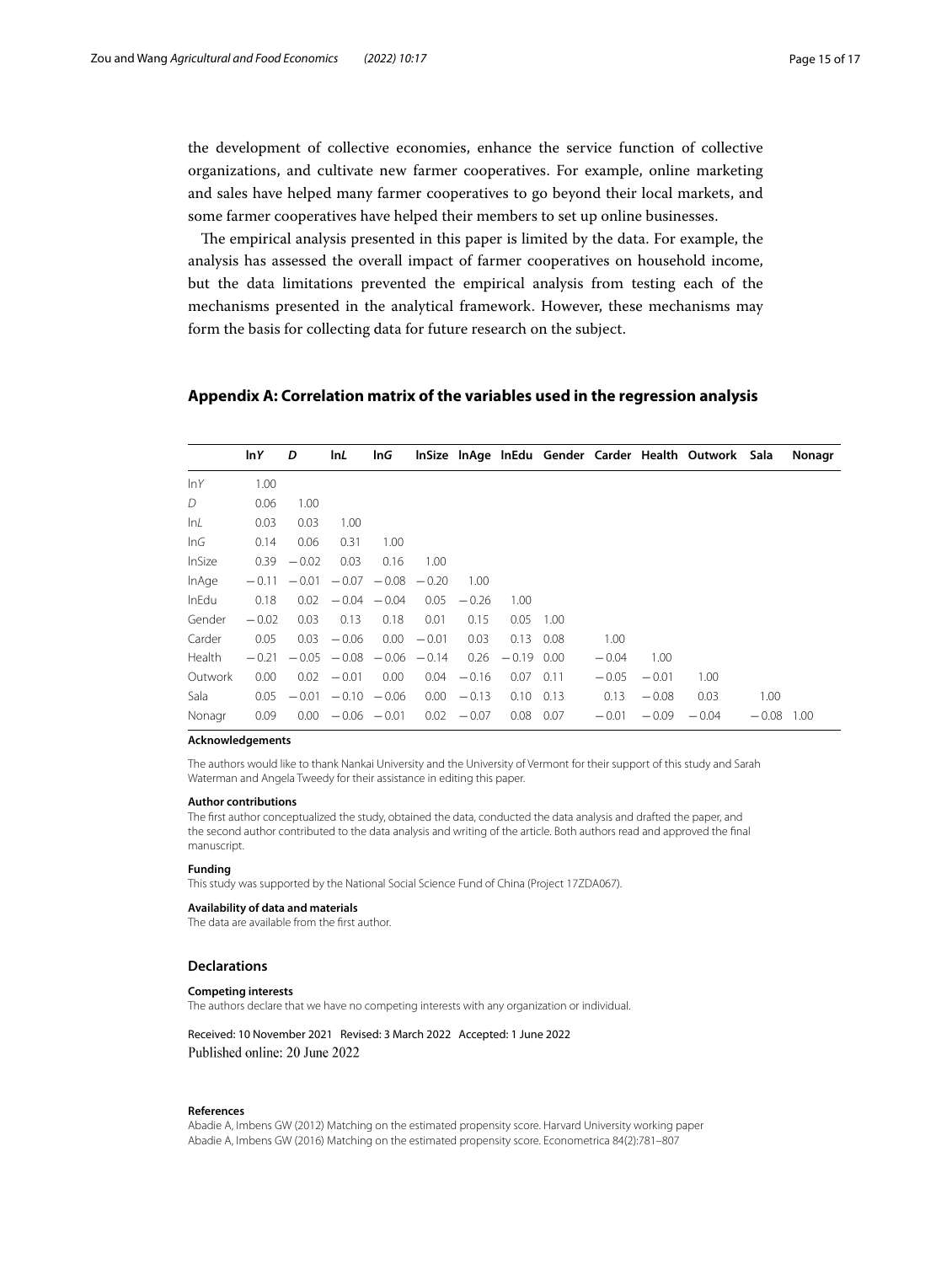<span id="page-15-2"></span>Ahn SC, Brada JC, Mendez JA (2012) Efforts, technology and the efficiency of agricultural cooperatives. J Dev Stud 48:1601–1616

<span id="page-15-39"></span>Arcand JL, Wagner N (2016) Does community-driven development improve inclusiveness in peasant organizations?— Evidence from Senegal. World Dev 78:105–124

<span id="page-15-23"></span>Cai R (2011) Cooperative farmers' mode: transaction cost savings and farmers' income efect: an empirical analysis based on the questionnaire "Survey of Apple Farmers in Shandong Province." China's Rural Econ 1:58–65

<span id="page-15-18"></span>Chen A, Scott S (2016) Rural development strategies and government roles in the development of farmers' cooperatives in China. J Agric Food Syst Commun Dev 4:35–55. Available at: [https://www.foodsystemsjournal.org/index.php/fsj/](https://www.foodsystemsjournal.org/index.php/fsj/article/download/281/263/) [article/download/281/263/.](https://www.foodsystemsjournal.org/index.php/fsj/article/download/281/263/) Accessed 7 Dec 2018

<span id="page-15-6"></span>Deng H, Huang J, Xu Z, Rozelle S (2010) Policy support and emerging farmer professional cooperatives in rural China. China Econ Rev 21:495–507

<span id="page-15-9"></span>Ding L (2012) Farmer cooperatives solve difficulties between production and marketing. China Finance Econ Daily

<span id="page-15-22"></span><span id="page-15-11"></span>Drivas K, Giannakas K (2010) The efect of cooperatives on quality-enhancing innovation. J Agric Econ 61:295–317 Du Y (2006) The infuence of agricultural industrialization management and farmer organization innovation on farmers' income. Small Town Constr 2:9–18

<span id="page-15-20"></span><span id="page-15-0"></span>Ferrier G, Porter PK (1991) The productive efficiency of US milk processing co-operatives. J Agric Econ 42:161-173 Gasson R (1977) Farmers' approach to co-operative marketing. J Agric Econ 28:27–38

<span id="page-15-36"></span>Gong C (2015) Delicate egoist: positioning role and inaction governance of village cadres: a case study of D-town in east Jiangxi Province. J Nanjing Agric Univ (Soc Sci Ed) 3:27–33

<span id="page-15-4"></span>Grashuis J, Su Y (2018) A review of the empirical literature on farmer cooperatives: performance, ownership and governance, fnance, and member attitude. Ann Public Coop Econ 90:77–102.<https://doi.org/10.1111/apce.12205>

<span id="page-15-24"></span>Hendrikse GWJ (1998) Screening, competition and the choice of the cooperative as an organisational form. J Agric Econ 49:202–217

<span id="page-15-13"></span>Hoken H, Sato H (2016) An analysis of the economy of the Chinese farmer cooperatives. Econ Stud 67:1–16 Hoken H, Su Q (2018) Measuring the efect of agricultural cooperatives on household income: case study of a rice-

<span id="page-15-7"></span>producing cooperative in China. Agribusiness 34(4):831–846. <https://doi.org/10.1002/agr.21554> Hu L (2014) Farmer cooperatives and income growth of farmers in poor areas: an empirical analysis based on DID

<span id="page-15-12"></span>Method. Financ Sci 12:117–126

<span id="page-15-10"></span>Huang Z, Liang Q (2018) Agricultural organizations and the role of farmer cooperatives in China since 1978: Past and future. China Agric Econ Rev 10:48–64

<span id="page-15-33"></span><span id="page-15-19"></span>Huang Z, Shao K (2009) The nature of cooperatives and their drift. J Zhejiang Univ (Humanit Soc Sci Ed) 39(4):11–16 Huang Z, Fu Y, Xu X (2011) Analysis of the efficiency and influencing factors of farmer cooperatives. China's Rural Econ 8:4–13

<span id="page-15-16"></span>Ito J, Bao Z, Su Q (2012) Distributional efects of agricultural cooperatives in China: exclusion of small holders and potential gains on participation. Food Policy 37:700–709

<span id="page-15-31"></span><span id="page-15-26"></span>Jiang Y, Zheng W (2014) Study on the issue of empty shell cooperatives. J Agric Manag Inst Minist Agric 4:24–26 Koenker R, Bassett G Jr (1978) Regression quantiles. Econometrica 46:33–50

<span id="page-15-27"></span>Koenker R, Hallock K (2001) Quantile regression. J Econ Perspect 15:143–156

<span id="page-15-5"></span>Li H (2017) After 15 years of accession to the WTO, soybeans once again reached the crossroads. Countrys Agric Farmers 1:31–33

<span id="page-15-29"></span>Li X, Lu H (2018) More than 80% cooperatives become empty shells? Rural revitalization should not be skewed by formalism. China Comment. Available at: [http://www.xinhuanet.com/politics/2018-11/29/c\\_1123781979.htm.](http://www.xinhuanet.com/politics/2018-11/29/c_1123781979.htm) Accessed 21 Feb 2019

<span id="page-15-35"></span>Liang Q, Wang X (2014) The establishment mechanism of farmer cooperatives in China: a discussion based on the theory of industrial organization ecology. Econ Theory Econ Manag 7:101–112

<span id="page-15-37"></span>Liu Y (2019) The efect of coincidence degree between village cadres and cooperative to cooperatives' performance. Econ Surv 2:1–9

<span id="page-15-34"></span><span id="page-15-17"></span>Lund JF, Saito-Jensen M (2013) Revisiting the issue of elite capture of participatory initiatives. World Dev 46:104–112 Ma W, Abdulai A (2016) Does cooperative membership improve household welfare? Evidence from apple farmers in China. Food Policy 58:94–102

<span id="page-15-15"></span>Ma W, Abdulai A (2017) The economic impacts of agricultural cooperatives on smallholder farmers in rural China. Agribusiness 33:537–551

<span id="page-15-32"></span>Mao H, Li C, Lian Z, Wang A (2017) Non-operation "empty shell cooperatives" arbitraging subsidies frequently appeared. Countrys Agric Farmers 6:29–31

<span id="page-15-25"></span><span id="page-15-1"></span>Markelova H, Meinzen-Dick R, Hellin J, Dohrn S (2009) Collective action for smallholder market access. Food Policy 34:1–7 Mi X (2008) On the surplus distribution system of farmer cooperatives and comments on the relevant provisions of the

Farmer cooperatives Law. Law Sci J Northwest Univ Polit Sci Law 266:89–96

<span id="page-15-30"></span>Pan J (2011) Farmer cooperatives in China: interpretation behind the data. China Rural Surv 6:2-11

<span id="page-15-14"></span>Peng W, Huang Z (2017) Do farmer cooperatives help to raise farmers' income? An investigation based on endogenous transformation model and cooperative service function. J Northwest Univ Agric for Sci Technol (Soc Sci Ed) 17:57–66

<span id="page-15-38"></span>Platteau JP, Somville V, Wahhaj Z (2014) Elite capture through information distortion: a theoretical essay. J Dev Econ 106:250–263

<span id="page-15-8"></span>Qiao X (2018) Three questions on the development of farmer cooperatives. Econ Daily

<span id="page-15-21"></span>Ren Y, Bian Y, He T (2017) Characterizing the land shareholding cooperative: a case study of Shanglin village in Jiangsu, China. Sustainability 9:1–16

<span id="page-15-28"></span>Shao K, Zhu S (2014) The bad types, causes and countermeasures in the development of farmer cooperatives. Agric Econ Manag 1:35–41

<span id="page-15-3"></span>Shumeta Z, D'Haese M, Verbeke W (2018) A two-step econometric estimation of covariates of side selling: the case of coffee cooperatives in southwest Ethiopia. J Dev Stud 54:1775-1791